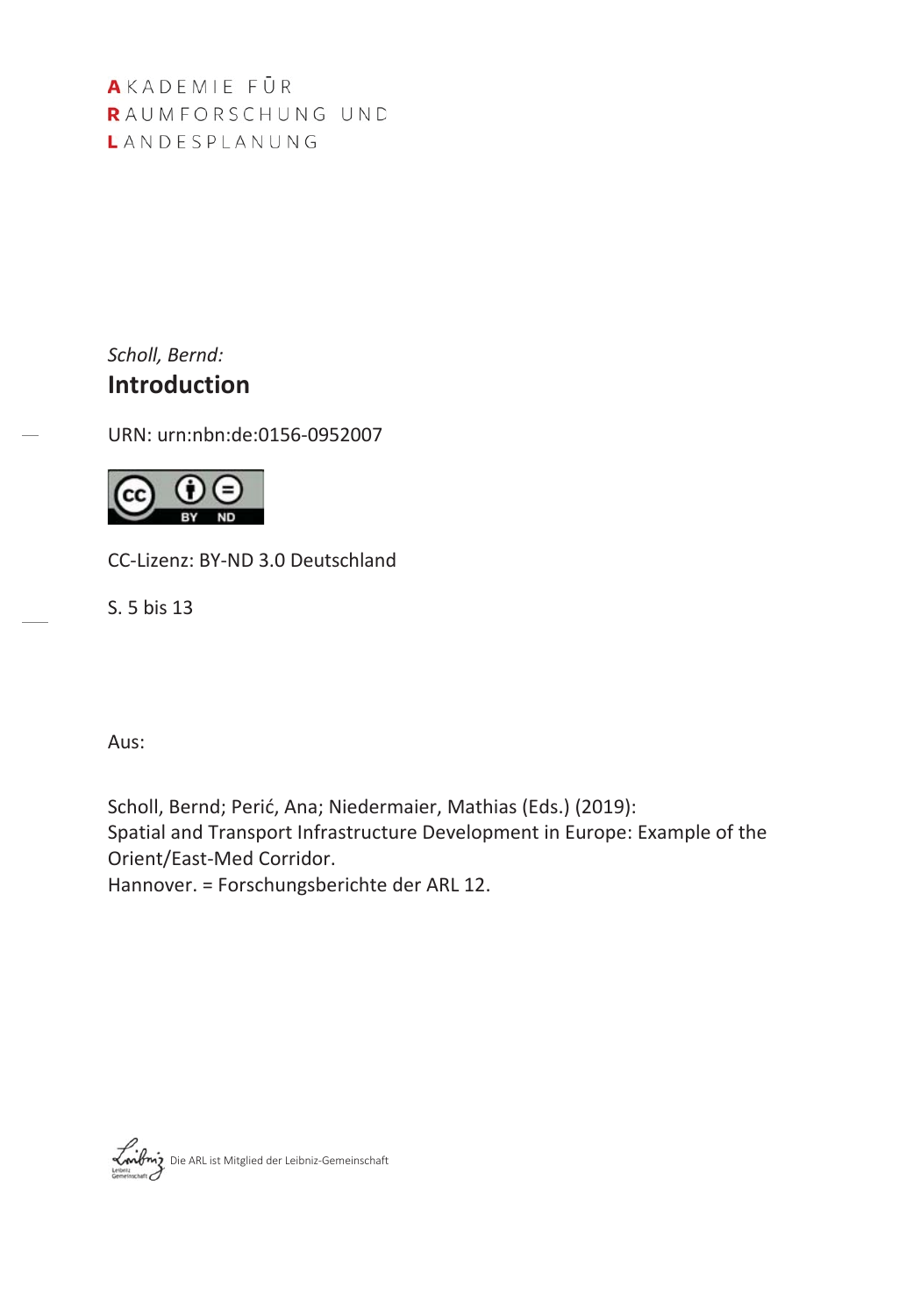## Bernd Scholl

## INTRODUCTION

Spatial and transport development along European corridors is the subject of this publication. Using the example of the Orient/East-Med (OEM) Corridor – previously known as the TEN-T (Trans-European Transport Network) Corridor 22 (CEC 2005), leading from Hamburg to Athens, we trace the development of the corridor to its current state.

Already in 1996, the European Council and the European Parliament made the decision to elaborate TEN-T, i.e. "to establish the guidelines covering the objectives, priorities and broad lines of measures envisaged in the area of the trans-European transport network" (Decision 1692/96/EC: 3). The guidelines were intended to identify the projects of "common interest, the implementation of which should contribute to the development of the network throughout the Community", while the trans-European network should be "established gradually by 2020" (Decision 1692/96/EC: 3-4).

Experts criticized the systematic low importance given to cross-border transport by the national railway companies and responsible ministries (Fabian 2005). On the European level, in 2003 the van Miert-Commission proposed suggestions to overcome obstacles and deficits. Some of the suggestions aimed at strengthening the European governance of transport axes, e.g. the post of European Corridor Coordinators was proposed. This was implemented a decade later – the Coordinators have been in position since 2014.

In April 2004, Community Guidelines from 1996 were amended by the new decision concerning the development of the trans-European transport (Decision 884/2004/ EC). The forthcoming enlargement of the European Union (EU) called for a reexamination of the list of projects in Annex III to Decision 1692/96/EC, while the European Council held in Barcelona in 2002 underlined the objective to reduce bottlenecks through certain areas such as the Alps, the Pyrenees and the Baltic Sea and to identify missing links. In addition, priority projects to strengthen economic cohesion were called for (Decision 884/2004/EC).

The comprehensive TEN-T network was defined in 2005, comprising hundreds of projects, defined as studies or works, with the ultimate purpose of ensuring the cohesion, interconnection and interoperability of the TEN-T, as well as access to it. The TEN-T projects, which are located in every EU Member State, include all modes of transport: road, rail, maritime inland waterways, air, logistics, co-modality and innovation. Thirty priority projects (or axes) have been established to concentrate pan-European integration and development (CEC 2005).

In 2009, the European Commission (EC) launched a policy review as part of planning the EU's financial framework for 2014–2020. Seeking a more effective governance of European Corridors, the review started with an analysis of the strengths and weaknesses experienced up till then, based on the advice of technical experts and involving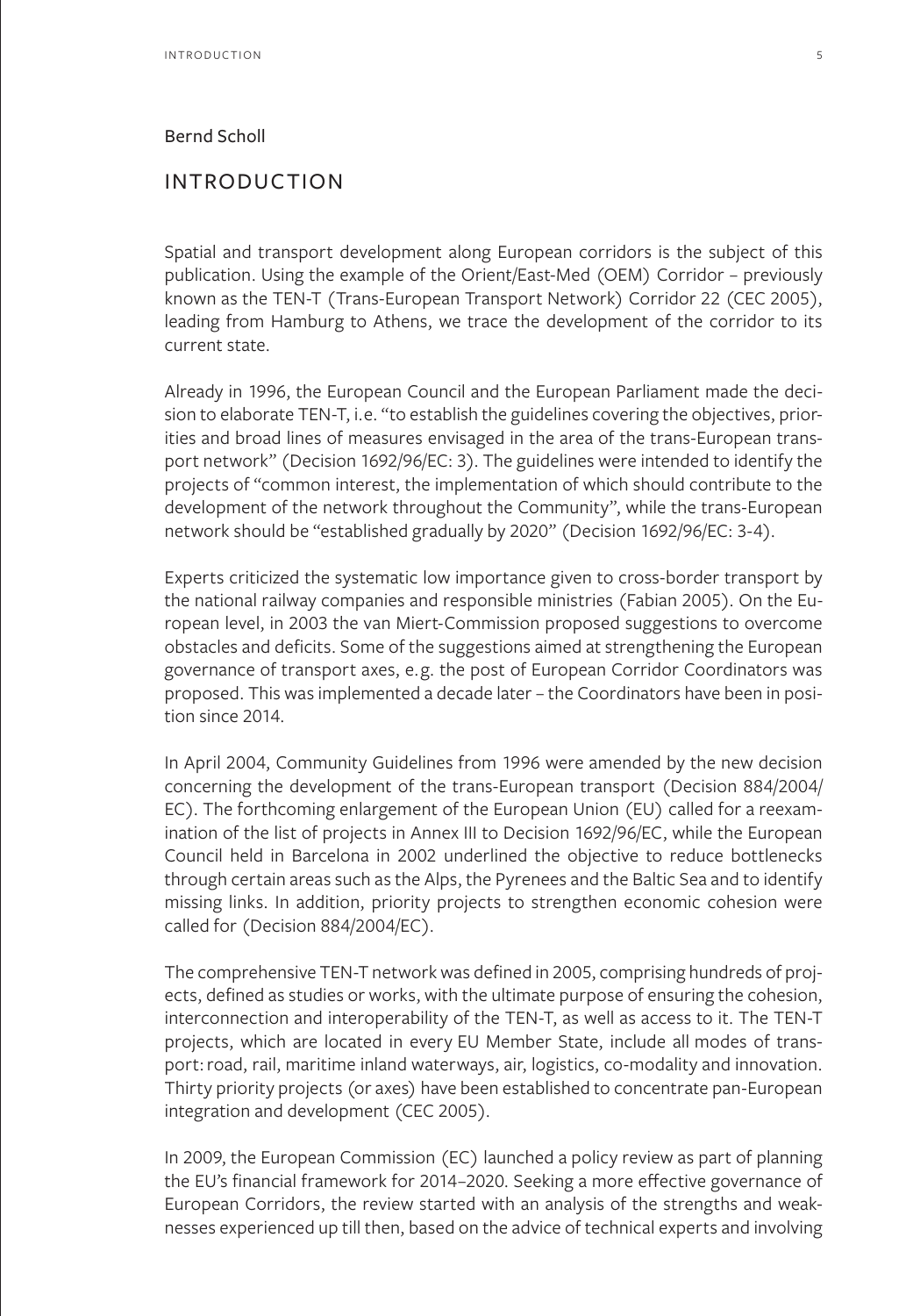a broad range of stakeholders through formal consultations as well as regular TEN-T Days each year. The ultimate objective of TEN-T is to close gaps, remove bottlenecks and eliminate any technical barriers that exist between the transport networks of EU Member States, strengthening the social, economic and territorial cohesion of the EU and contributing to the creation of a single European transport system. This is mainly seen in the construction of new physical infrastructures; the adoption of innovative digital technologies, alternative fuels and universal standards; and the modernization and upgrading of existing infrastructures and platforms.

Following a 2013 review of TEN-T policy, nine Core Network Corridors were identified to facilitate the coordinated development of the TEN-T Core Network. These are complemented by two horizontal priorities: the ERTMS (European Rail Traffic Management System) deployment and the Motorways of the Sea. Both were established to carry forward the strategic implementation of the objectives of the Core Network, in line with the funding period 2014 to 2020 (Regulation (EU) 1315/2013).

Supervision of the corridors and the implementation of the two horizontal priorities lies with the European Coordinators, who are high-level individuals with long-standing experience in transport, finance and European politics and are nominated by the European Commission. First-generation work plans for each corridor and horizontal priority were presented in 2014, outlining exact objectives for each corridor and horizontal priority in the framework of the TEN-T Core Network. This is a continuous process that takes current developments into consideration.

In terms of funding, the EU strongly supports the innovative bottom-up approaches of each Member State and, in particular, their joint initiatives. Nevertheless, secure funding is provided. Namely, CEF (Connecting Europe Facility) serves to support implementing the projects of the EU Member States under the condition of ensuring national standards comply with the EU policies (Regulation (EU) 1316/2013). In addition, European Structural and Investment Funds and the European Fund for Strategic Investment are widely used for infrastructural improvements across the EU.

Despite all the advances towards a capable and reliable European transport system, numerous deficits and questions remain open:

- > In many cases, there is no connection to spatial development, which is responsible for the authorization of formal spatial relevant procedures and approvals according to the legislation of the members of the EU.
- > The transport plans are not embedded in a general spatial strategy.
- > No reliable timetables exist for the development of the plans.
- > Most importantly, there is a lack of dependable financing.

Nearly all these obstacles were first identified and defined by one of the scientific work groups of the ARL (Academy for Spatial Research and Planning) on large-scale transport development (ARL 2009). Among others, the current Rhine-Alpine Corridor, at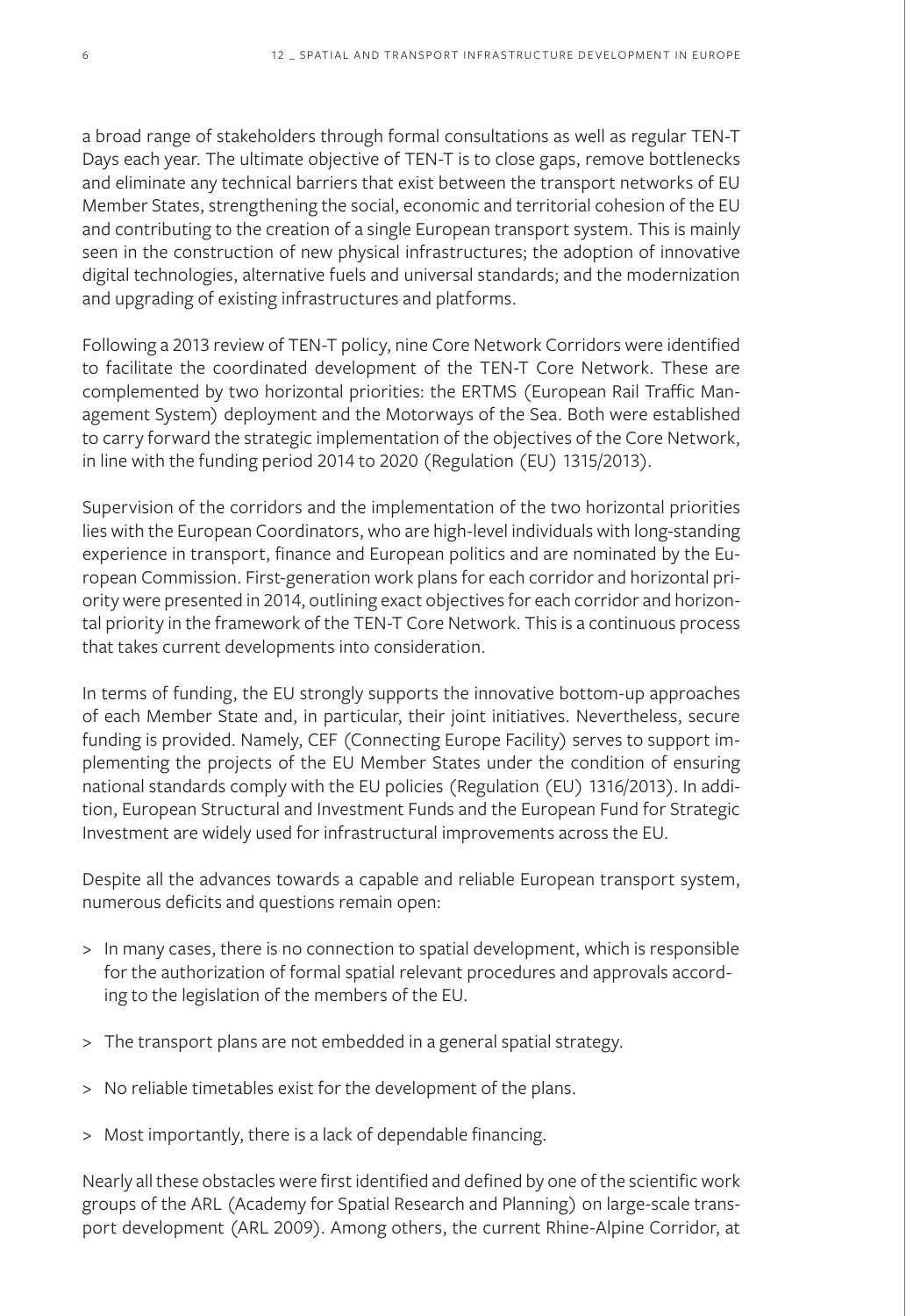that time called the European Transport Corridor 24, serves as an example demonstrating the obstacles and paving the way for intensified collaboration among the stakeholders along the entire corridor.

The findings led to the initiation of an INTERREG IVB NWE Project "CODE 24: COrridor DEvelopment Rotterdam–Genoa" in 2009, which officially started in 2010 and ended in 2015. It aimed to achieve a joint integrated approach for the future development of the TEN-T Core Network Corridor Rhine-Alpine, focusing on the interconnection of economic development, spatial, transport and ecological planning and thus addressing urgent conflicts of capacity, sustainability and quality of life along the corridor. After five years, the CODE 24 project partners presented a joint strategy for the future development of the Rhine-Alpine Corridor as the main transport corridor of Europe.

In order to consolidate and improve cooperation across borders a European grouping of territorial cooperation (EGTC) "Interregional Alliance for the Rhine-Alpine Corridor" was initiated in 2016 by the lead partner of the aforementioned INTERREG project – the Metropolitan Region Rhein Neckar association. The EGTC continues the strategic initiative of CODE 24 for the securing of a long-term partnership and cooperation beyond the limited INTERREG project period. It consists of more than 20 stakeholders including the Ports of Rotterdam, Antwerp and Genoa.

Following the development of the Rhine-Alpine Corridor, one could see the need for intensive and reliable collaboration. One important example is the delay of all-important capacity improvements in Germany, sometimes by as much as 15 years, e.g. the section Offenburg-Basel. The interruption of the Rhine-Alpine Corridor, the main north-south arterial for freight, for more than six weeks (August 12 – October 2, 2017), due to a construction accident concerning a new railway tunnel near Rastatt, had a huge impact on freight transport. No alternative routes had been planned for such an emergency, and it became clear that inland ports, i.e. Basel, also play an important role in such cases. It is obvious that redundant means of transport should be available on the most important transport corridors in Europe.

Considering this important deficit, the idea arose to examine other examples that could play an important role in creating stronger cohesion inside Europe. The OEM Corridor, as one of the nine European Core Network Corridors, was chosen for it connects a spatially coherent axis with a multitude of different countries, interests and interrelationships, some of which are not EU members. It also leads back to the roots of European civilization in Athens, one of the most important foundations of Western civilization.

In addition to the challenges of an integrated approach to spatial and transport development, cooperation with non-EU members is very important for achieving a reliable and attractive public transport network. However, as spatial development and transport development are two sides of the same coin, both domains are strongly interdependent. Decisions in one domain influence the other and vice versa. And, as we know from history, transport development has always been strategic for spatial development and, in combination with important trading routes, has often led to the foundation of cities and the growing prosperity of surrounding regions.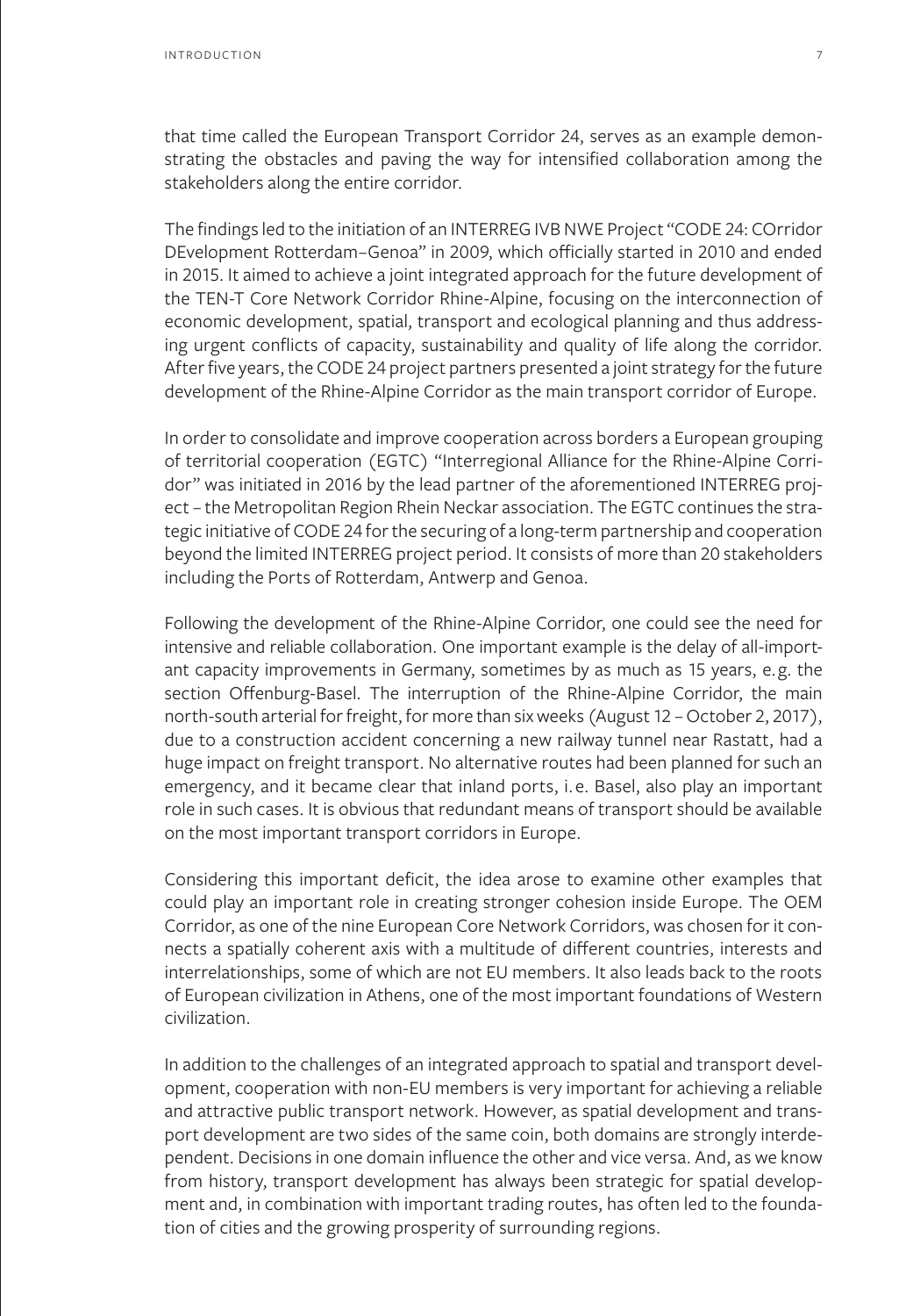The current debate on sustainable development focuses on (public) transport-oriented development (TOD). This should allow concentrated settlement development in the close proximity of railway stations in order to reduce individual motorized traffic. For freight transport, railway development is essential in order to reduce lorry traffic on overloaded highways, regions and cities. A multi-modular approach is also essential in combining the advantages of rail freight transport with maritime ports and inland navigation. In this way, the OEM Corridor can contribute to a more balanced transport system within Europe. There is potential to relieve the overloaded northwestern European countries from transit freight transport by increasing the possibilities to use the maritime harbors in the south to serve the demands of the Balkan region and certain regions south of the Alps (northern Italy, southern Austria). Therefore, adequate (but still non-existent) hinterland railway connections to the seaports and the Danube river ports are most important.

The OEM Corridor is a key north-south transport corridor for Europe. Over its length of more than 2,500 km, it connects the ports of northern Germany with the Danube ports and Adriatic ports as well as the seaports in Thessaloniki and Athens. By strengthening its transport features, this axis has huge potential for triggering spatial development, which would ultimately contribute to territorial and social cohesion throughout Europe. In addition to providing better mobility conditions for business-oriented exchange between different regions, it could also stimulate rail-oriented tourism, which can be seen in various countries with high-performance railway systems, e.g. France, Spain, Germany and Switzerland. This would make connections to the main airports also very important.

However, the OEM Corridor currently has genuine shortcomings in several areas:

- > It runs through nations traditionally characterized by low economic performance in comparison with developed western European countries.
- > There are numerous missing links and bottlenecks that reduce the possibility of an efficient infrastructural network.
- > Today, the corridor coincides with the so-called migrants' route.
- > Administrative obstacles caused by mistrust among stakeholders as well as among the various authorities of the nation states are common practice in cross-border issues.

During the 4-year cooperation in the ARL international working group "Spatial and Transport Development in European Corridors: Example Corridor 22, Hamburg–Athens", a central goal was to conduct the first integrated assessment of the status of spatial and transport development for the entire corridor, as well as to be able to address questions in the project description of the survey conducted by the ARL.

> What contribution to the European cohesion process can be made by a largescale strategy targeting integrated spatial and transport development for a highly productive transnational rail connection between Hamburg and Athens?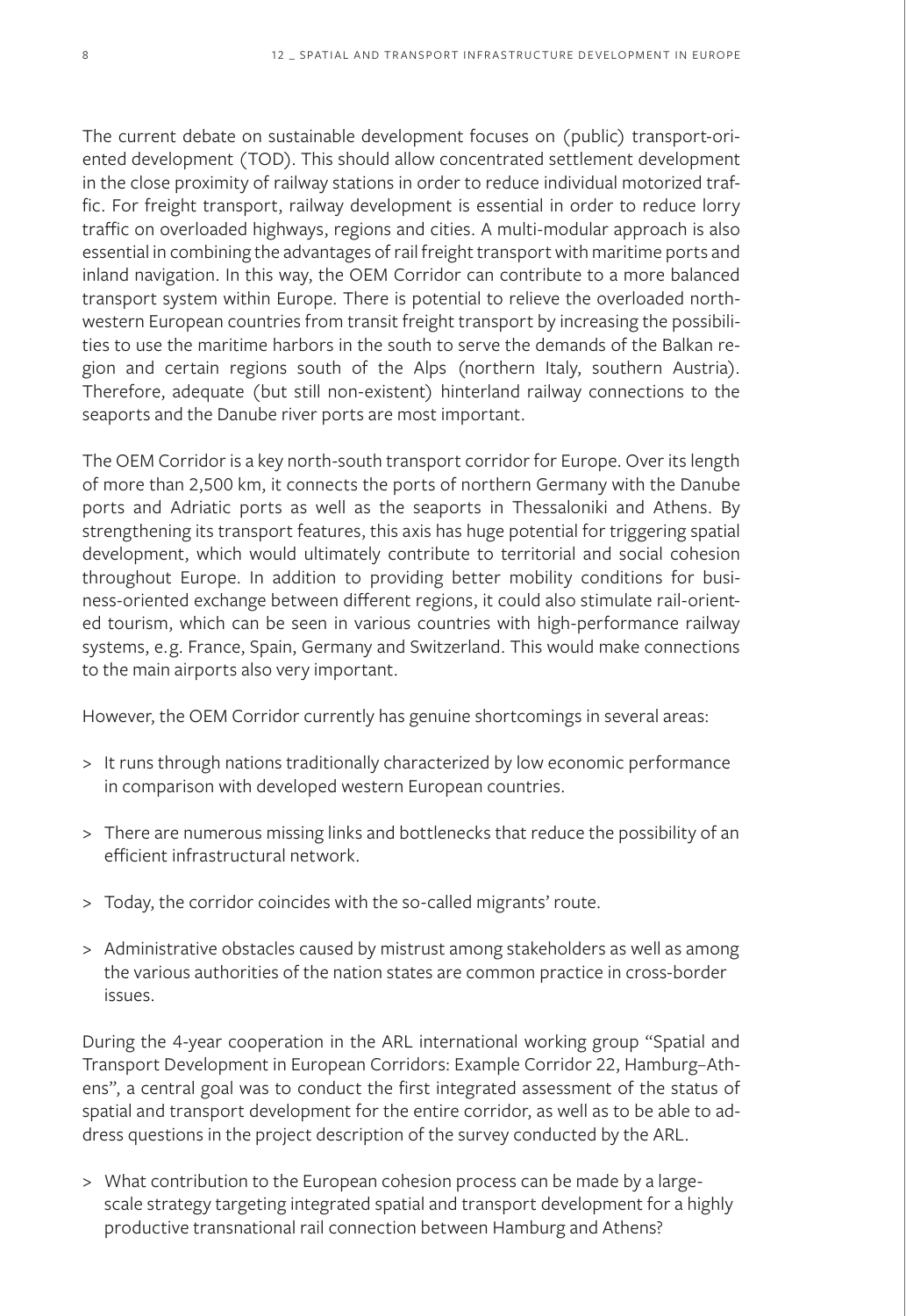- > How can the Hamburg–Vienna–Athens Corridor be evaluated with regard to energy and climate and how would the construction of this trans-European corridor contribute to balanced and sustainable transport and infrastructure development in Europe?
- > What methods, instruments and processes are appropriate for developing largescale strategies for integrated spatial and transport development?
- > How should actor-suitable recommendations be developed at the European, national, regional and local levels, and what would an exemplary recommendation look like?

To answer these questions, it was necessary to compile an overview of all the relevant activities and actors that would contribute to the transformation of this corridor, as well as further investigating the 'hot spots' as urban nodes important for overall development. Therefore, in order to get a clear picture about the challenges and tasks of spatial and transport development, the ARL international working group explored several cities along the corridor and discussed their crucial issues with different key stakeholders in each city. In individual contributions, the members collated the important tasks and aspects of integrated corridor development. These contributions are assembled into four main sections, followed by a critical reflection given in the concluding chapter:

- > *PART I Integrated Spatial and Transport Development in Europe*, with the general overview of European-wide strategic development and a particular focus on the current complex conditions along the OEM Corridor,
- > PART II Transnational Initiatives in Europe: Conceptual Remarks, providing theoretical standpoints for observing the nature of problems and challenges emerging along the OEM Corridor,
- > *PART III Transport Policies and Their Territorial Effects,* elucidating different infrastructural and operational issues associated with sectoral transport policies, and
- > *PART IV Hot Spots along the Orient/East-Med Corridor: A Thematic Overview,* illustrating the current transport initiatives and consequent urban development in major cities along the OEM Corridor.

The logic behind such a structure follows a deductive approach, i.e. explaining specific topics from a first overview about strategic issues and initiatives, then looking more closely at sectorial policies and their spatial effects, and finally observing specific sites where action is urgently needed. In the concluding chapter, the ARL international working group formulated assessment positions, recommendations and open questions for further research. The following paragraphs briefly elucidate the content of the chapters of this edited volume.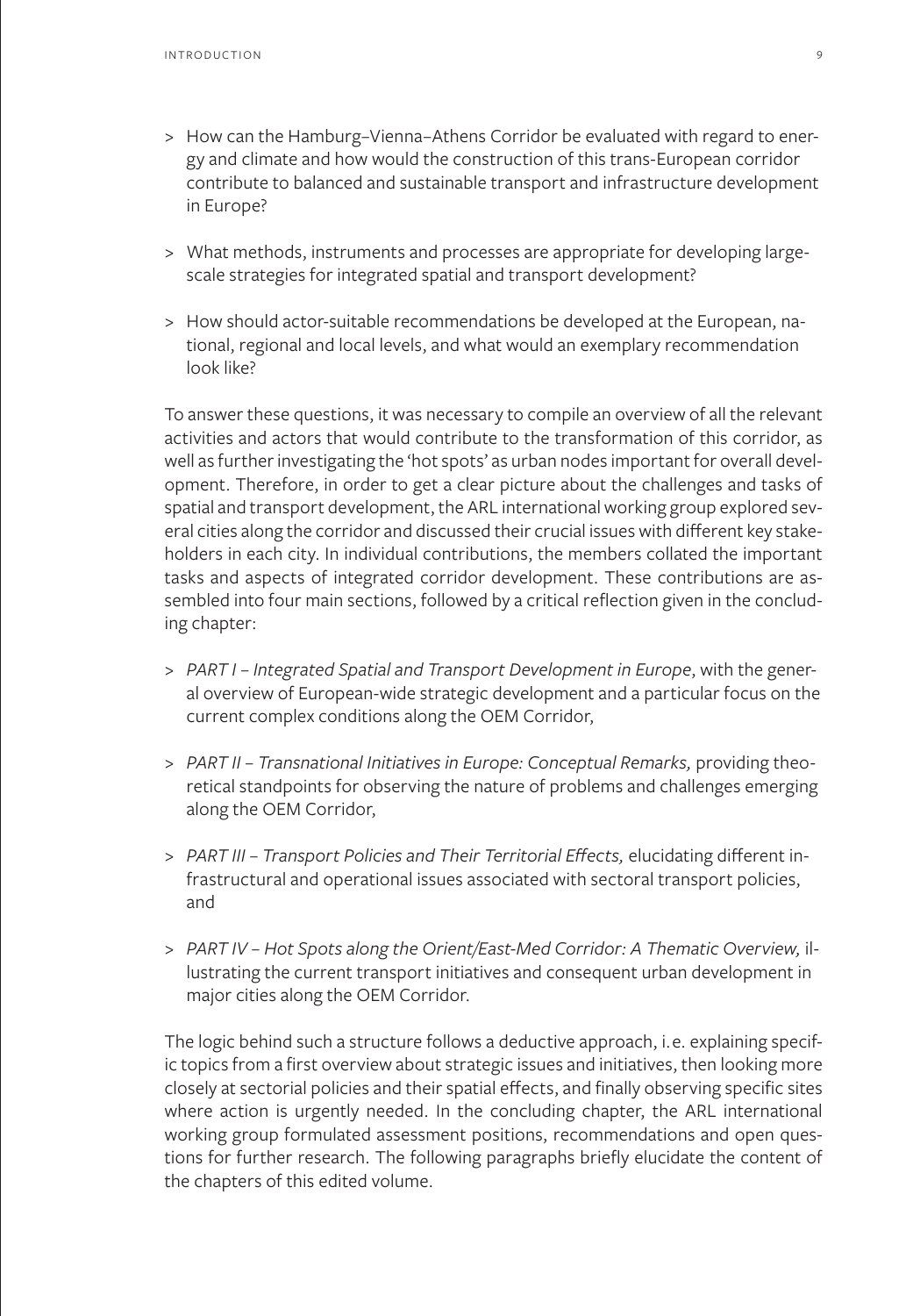In Chapter 1 *Bernd Scholl* presents the concept of 'spaces and projects of European importance', which aims at improved priority setting and identifying the hot spots of intensive cross-border collaboration. The concept is explained by using experiences from the INTERREG IVB project entitled CODE 24 on the corridor from Rotterdam to Genoa, now known as the Rhine-Alpine Corridor. Based on the scientific findings from this project, the spaces and projects of European importance are identified for the OEM Corridor, together with the organizational plans and financial resources required for integrated spatial and transport development.

In Chapter 2 *Ana Perić* and *Mathias Niedermaier* give an overview of the current challenges and potentials along the OEM Corridor. First, in order to clarify the strategic position of Europe in terms of transcontinental relations, the main trade, economic and demographic statistical indicators are presented. Second, a brief overview of transport and technical conditions relevant for the countries along the corridor is provided. Finally, the close interaction between transport and spatial development in the cities along the corridor is briefly presented.

Having contextualized the OEM Corridor in terms of various observation scales (transnational, national/regional, and local), the volume moves on to situate transnational initiatives in a broader theoretical context. In Chapter 3, *Walter Schönwandt* elucidates first the nature of the problem-oriented approach in spatial planning: in general, the focus is on the importance of both the planning process and planning context when solving complex problems; more precisely, the author illustrates the key seven components of this approach. Testing the 'problems first' approach on the case of the OEM Corridor results in an analysis of both the (narrow) infrastructural conditions and (broad) geo-political influences.

In Chapter 4 *Ana Perić* studies the concept of multi-level governance. After presenting the two main principles (also known as grand theories) of territorial integration in Europe – supranationalism and intergovernmentalism, as well as their limitations, the concept of multi-level governance is analyzed as a tool for addressing multidisciplinary and intersectoral cooperation along the transnational corridor. The paper highlights different 'levels of action', followed by the illustration of good governance examples observed along the OEM Corridor at various spatial levels: transnational, cross-border, and local level.

In Chapter 5 *Sabine Zillmer* and *Christian Lüer* complement this perspective by addressing the concept of Corridor Fora. This recently developed EU instrument is seen as the main tool for promoting and facilitating transnational cooperation along TEN-T corridors. By bringing various stakeholders together (EU bodies, nation-state representatives, regional and local authorities, as well as infrastructure providers and operators) – as envisaged by the instrument of Corridor Fora – the authors explore transnational cooperation along the OEM Corridor.

After conceptual remarks, the volume continues to present a range of aspects related to transport policy, as well as its territorial impact. In Chapter 6, *Jürgen Siegmann* gives an overview of the EU technical requirements for railway transport, such as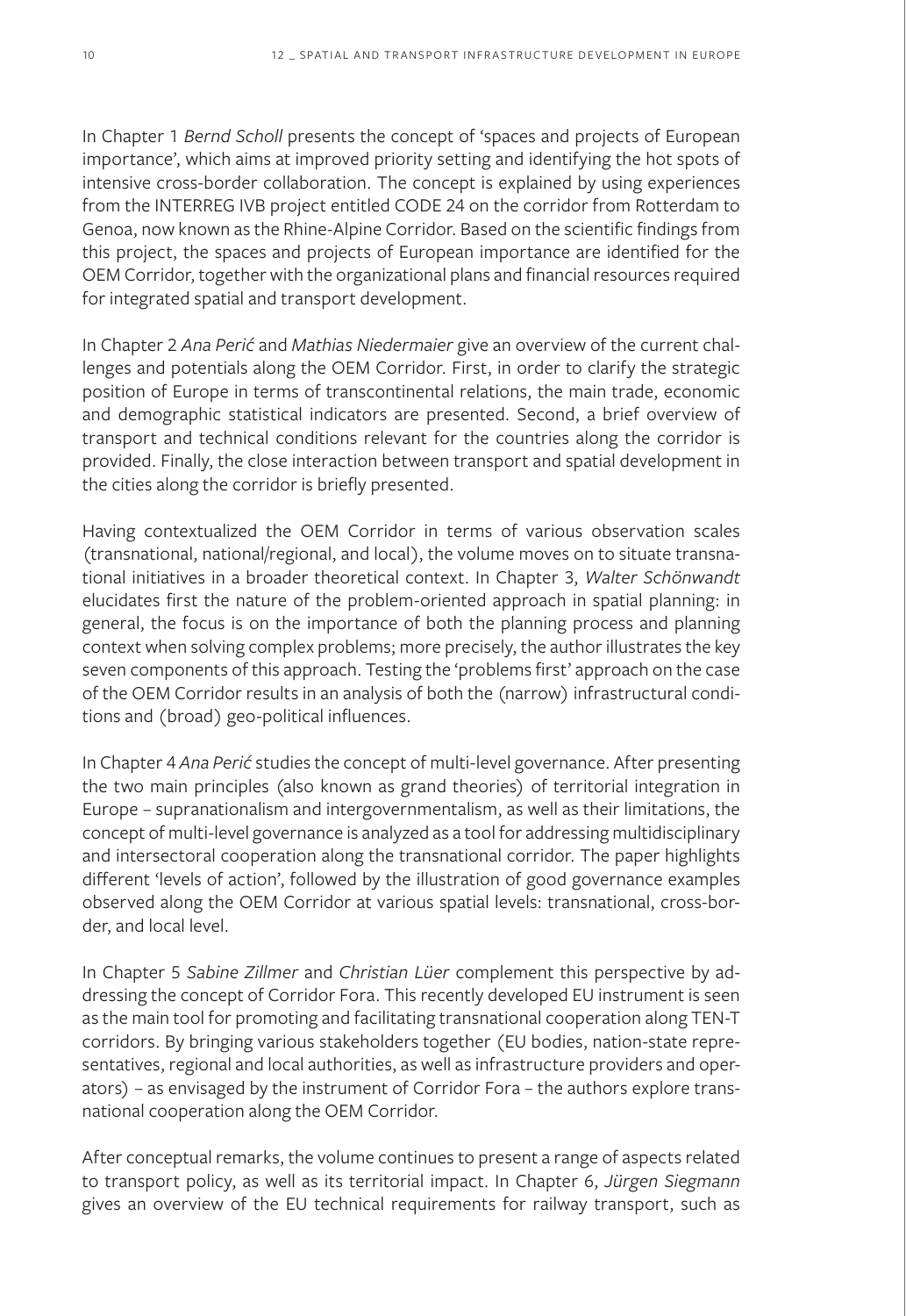gauge width, axle load, train length, infrastructure, electrification and speed. By analyzing standards and achievements in different parts of Europe, a basic conclusion is applied to the OEM Corridor.

In Chapter 7 *Bardo Hörl* elucidates the nature of the current EU rail network polices, paying close attention to their effect on the OEM Corridor. As the political objectives are ambitious – shift to railway transport by 30% until 2030, and even by 50% until 2050, the author describes different initiatives to achieve this shift and to overcome existing obstacles. A particular elaboration is provided for the OEM Corridor.

In Chapter 8 *Peter Endemann* explores possible improvements in passenger transport along the OEM Corridor. European long-distance rail has developed differently and at different speeds since the fall of the Iron Curtain in 1989, the author explains this background, compares various European regions and analyzes existing travel times between major cities along the OEM Corridor. As a result, a possible decrease in travel times in long distance passenger traffic is assessed.

In Chapter 9 *Gerhard Troche* concentrates on the rail freight corridors in Europe. After identifying challenges like quality, cost, service, and political and social context, the author argues about European Freight Policy as an answer for a Single European Rail Area. This is followed by explaining the concept of the EU freight corridors, clarifying the nature of the OEM Rail Freight Corridor No. 7, finally presenting the current achievements as well as the prospects for future development.

In Chapter 10 *Hans-Peter Vetsch* presents a normative operational concept based on experiences of transalpine railway transport in Switzerland. Briefly, in order to strengthen the OEM Corridor, the following measures are necessary: defining the assumed services, determining the capacities of the sectors, and defining the required expansions.

The last section of the volume contains various case studies on specific regional or metropolitan challenges and demands that have to be mastered together with European standards, policies and concepts. As shown, much more integrated collaboration is necessary between different administrative levels, as well as among regional and metropolitan stakeholders, while citizen participation is a precondition for successful and integrated developments. In Chapter 11 *Petra Heldt* demonstrates a successful cooperation between the Free State of Saxony and the Czech Republic, which will bring the regions of Dresden and Prague closer together and will have positive effects for modal split as well as for the regional economy and the environment. Importantly, both informal and formal planning approaches contributed to the quality of the final spatial proposal.

In Chapter 12 *Andreas Voigt* analyzes the specific situation of Vienna as an intersection node between northern and southern Europe and a gateway to the Balkans. In doing so, the author overlaps the territorial scopes of two corridors, OEM and Rhine–Danube, thus making the cities of Bratislava, Vienna, Budapest and Belgrade part of the key 'backbone' for the integrated infrastructure and spatial development of central and south-east Europe, although with a wide variety of connections to both north and south.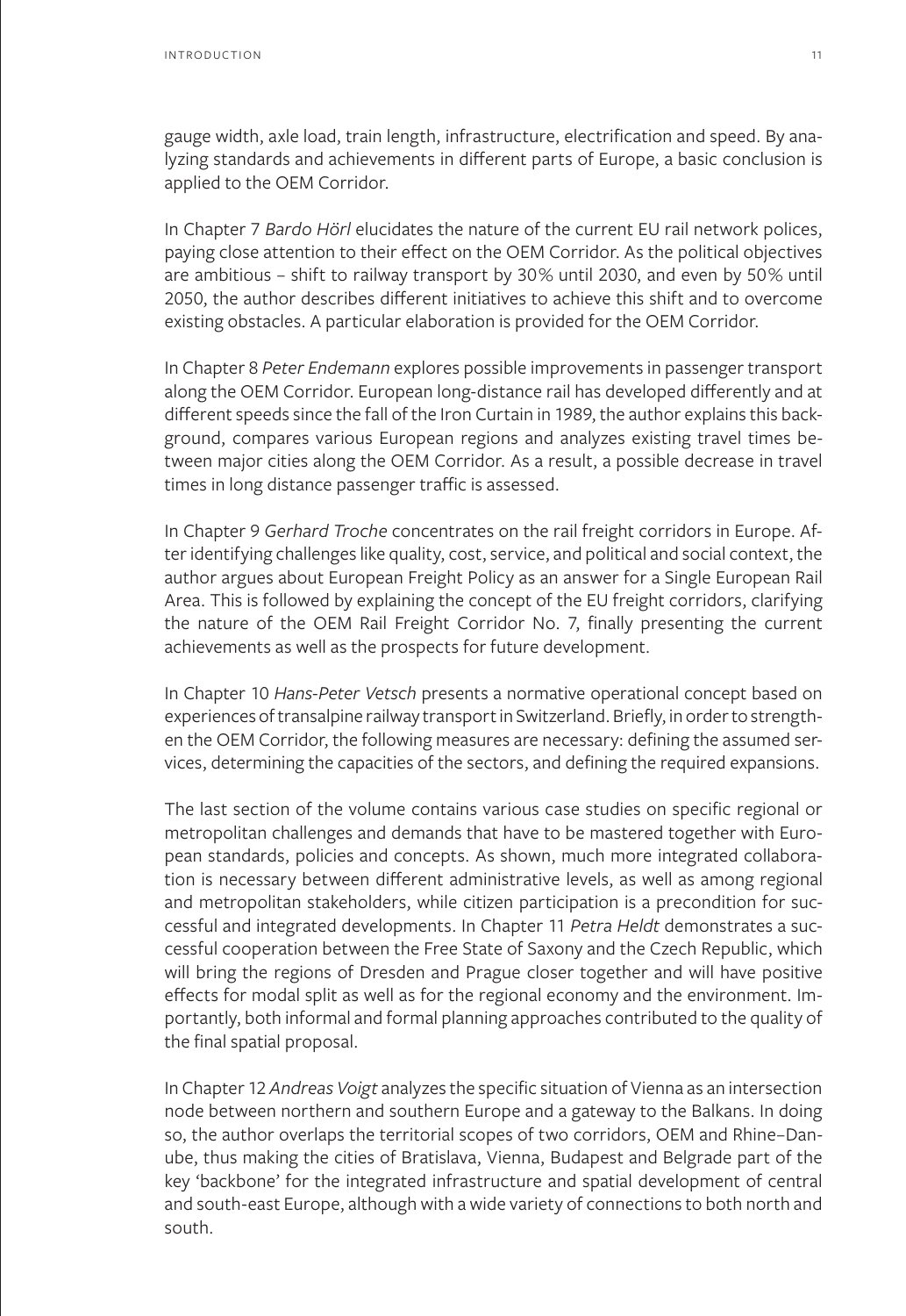In Chapter 13 *Péter Wolf* and *Bálint Kádár* present the situation in Budapest through the lens of logistic challenges and demands in the metropolitan region of Budapest. Relying on the enormous potential of brownfields, the authors argue for integrated spatial and railway development. The contribution highlights the Budapest region and its search for a competitive edge through improving railway capacities and promoting integrated urban planning.

In Chapter 14 *Iva Čukić* and *Ana Perić* focus on the challenging situation experienced by Serbia as a non-EU Member State trying to find an appropriate response to different spatially relevant interests and conflicts. Although mainly excluded from the support offered by the EU, the geopolitical importance of the Western Balkans means the entire region has become an interesting target for investments from Russia, China, Turkey and the United Arab Emirates. The authors highlight irregularities in the spatial planning procedure of grand projects financed by foreign funding, finally offering basic recommendations to strengthen public participation in urban issues.

In Chapter 15 *Irini Frezadou* explores the long-lasting unsolved spatial problems and the lack of a sustainable integrated transport system in Greece, particularly indicating the insufficiency of the formal planning procedures. The case study of Patras serves to demonstrate the necessity of informal planning as a complementary element to formal planning instruments.

Finally, in the concluding chapter *Bernd Scholl* presents assessment positions, recommendations and topics for further research born out of the 4-year research project and engagement of the members of the ARL international working group. These findings can be also considered as a summary of the Position Paper as one of the research outcomes (ARL 2019). Fig. 1 shows the contributions and their localization/relevance to the OEM Corridor.

The book addresses a highly interesting topic of transport infrastructure planning along the OEM Corridor, however placing it in quite a different framework than is usual by EU standards. First, EU policies are rather sectorial and the territorial effects of infrastructural upgrades are rarely taken into consideration. In contrast to this, the starting point of this research was the presumption that spatial and transport development are 'two sides of the same coin'. Briefly put, any infrastructural improvement has a direct impact on its catchment area. In addition, as presented in the book, the spatial (and other effects – economic, social, environmental, etc.) are different when observed at different spatial levels – transnational, national/regional, and local, among others.

Second, the territorial scope of the book is slightly different from the one suggested by the TEN-T policy. Namely, the research goes beyond the official EU Member States to also include the countries of the Western Balkan (WB) region that are currently in the EU pre-accession phase. In doing so, a proactive approach is adopted. On the one hand, the WB region is not isolated from the EU initiatives, and the proposal for two OEM branches in the Balkans (via Romania and Bulgaria, and Serbia and the Republic of North Macedonia, respectively) seems to bring competitiveness to the region with